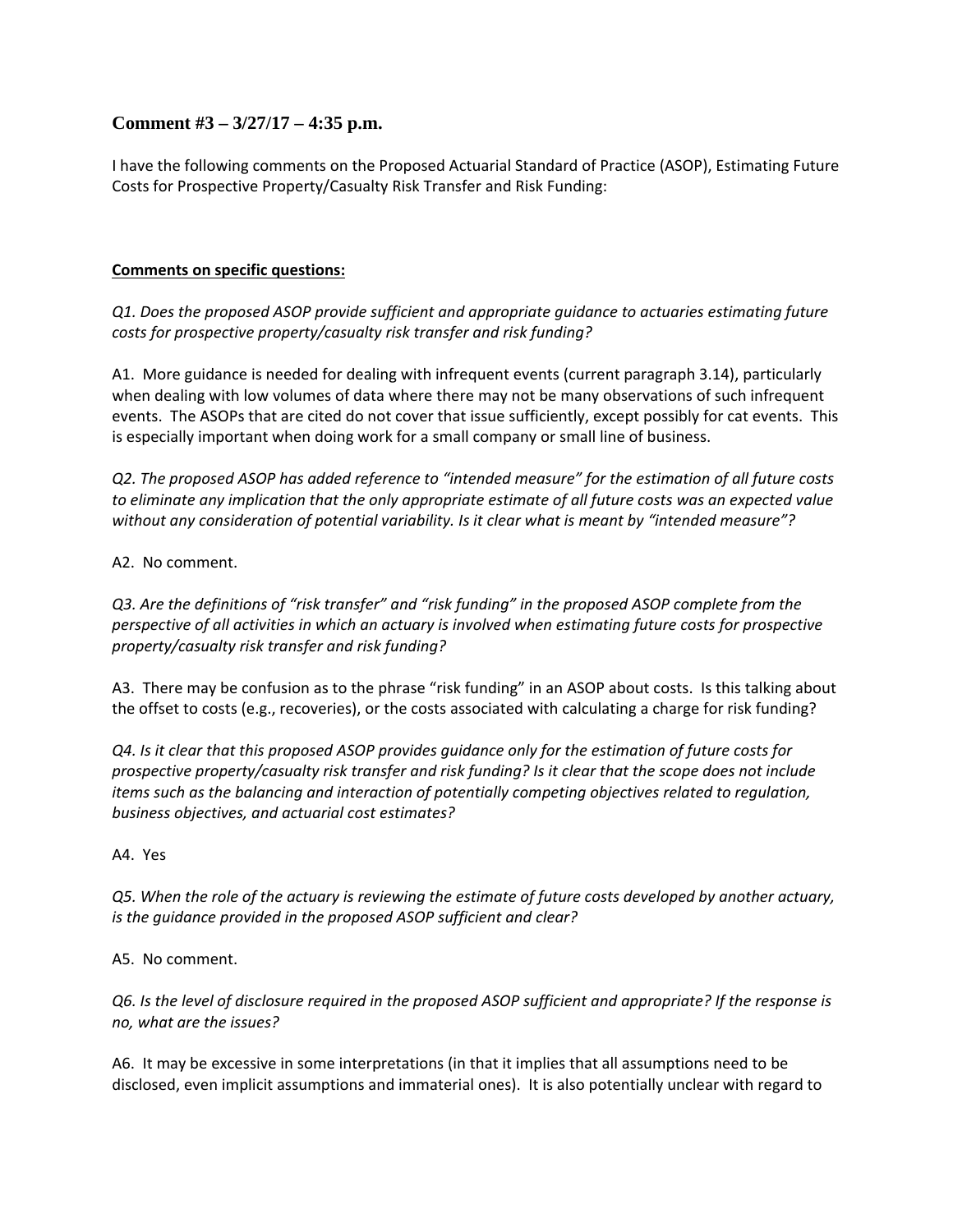disclosing the cost of purchased ceded reinsurance (e.g., for a small property writer in a region with material cat risk and a need to purchase a cat cover to be a viable market).

### **Comments on specific paragraphs.**

**Paragraph 3.1** – The second sentence lists examples of the elements of a future cost estimate, with that list relied upon by the reference in paragraph 4.1a (disclosure of costs elements). One element of some future cost estimates that was not mentioned was the cost of ceded reinsurance. While this may be inferred from the wording in paragraph 3.1, this may be too subtle. Recommend adding to paragraph 3.1 the phrase "the cost of ceded reinsurance (where applicable)" to ensure that this point is not missed when providing the disclosures required by paragraph 4.1.a.

## **Paragraph 3.5** – This paragraph includes the following sentence:

*"The actuary should use methods or models, along with reasonable assumptions, that, in the actuary's professional judgment, have no known significant bias relative to the intended measure."* Sometimes one component of such analysis (method, model or assumption) has a bias, but the actuary attempts to offset that bias via adjusting another component so as to eliminate or minimize any bias in the final result. The problem is that this paragraph is not clear as to whether each component of the analysis is meant to have "no known significant bias" or whether the test for bias is on the combined final result. This should be clarified.

**Paragraph 3.8.2** – This paragraph mentions possible adjustments to the historical data, but does not mention the need to be consistent with how the premium data is adjusted (as mentioned in paragraph 3.8.1). This need for consistency (or to avoid inconsistency) when adjusting both premium and loss data should be explicitly mentioned.

**Paragraph 3.14** – The ASOPs referenced in this paragraph deal with data quality, credibility, models outside the actuary's expertise and cat models. There are sometimes infrequent events such as large losses that need special treatment for estimating costs for low volume data sets, but none of the ASOPS that are listed deal with this issue well. For such a situation some form is loss segmentation is typically helpful, e.g., treating the experience for losses capped at a certain level as being relatively credible, but using either a longer experience period or other assumptions for dealing with the costs from losses above that level. (This is sometimes referred to as a large loss load.) This issue needs to be expanded upon in this (or a later) paragraph, as the current wording is deficient for this issue.

**Paragraph 4.1d** – This paragraph would require the actuary to disclose "the assumptions used". This is an overly broad statement, as it could be interpreted to be an open ended requirement that includes all implicit assumptions in the workproduct. For example, the use of a paid development method may implicitly assume that the claim systems didn't change materially, that the claim department processes didn't change materially, that the coding didn't change from year to year, that the business mix didn't materially change, etc., etc. Recommend adding the word "material" or "material explicit" so as to prevent an open-ended requirement, so that it requires disclosure of "the material explicit assumptions used" or something similar.